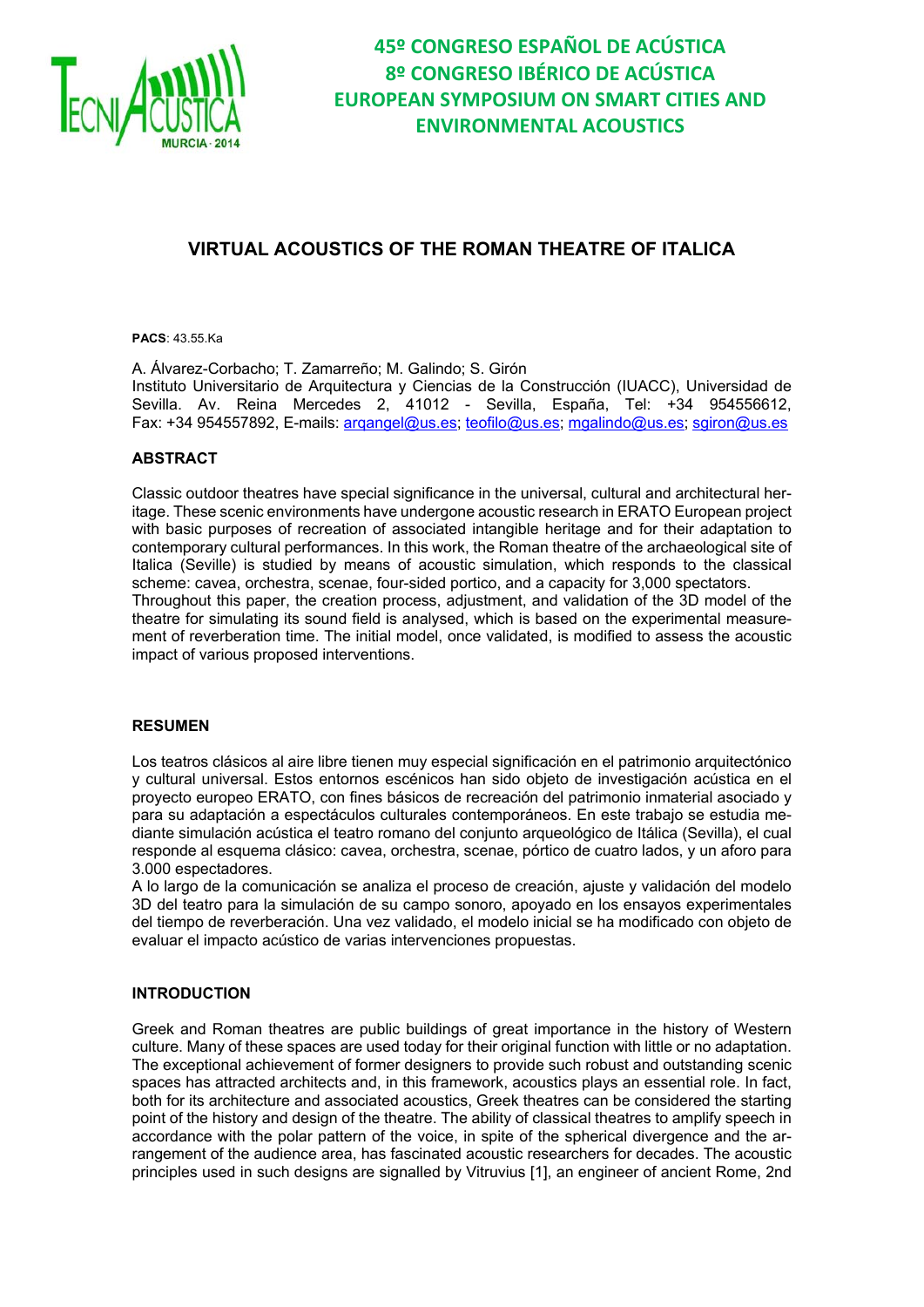

century BC, in whose writings he describes his own experience in the field of architecture. In his fifth book (V, III, 6), Vitruvius gives a basic interpretation of sound propagation, and describes a series of factors for the creation of a suitable sensation to the listener. Another prominent theoretical contribution in this regard is the work by Canac [2] (1967), who studies different geometries with image sources and shows how the first reflections in the orchestra and the back wall of the stage were important in amplifying the voices of the actors supporting direct sound.

Computational techniques have promoted the study of the acoustics of classical theatres. Accordingly, Declercq and Dekeyser [3], by means of acoustic simulation, model the Greek theatre of Epidaurus, incorporate multiple diffraction orders therein, and conclude that the sound is retrodispersed from the *cavea* towards the audience, so that the public receives the sound, not only from the front, but also retro-scattered from behind. In addition, they show that such retro-dispersions amplify the high frequencies more; these are essential for speech intelligibility. The numerical model presented reveals that the rows of seats play an important role in the acoustics of the theatre, at least when it is not completely occupied by spectators, since they constitute a corrugated surface that works as a filter according to the periodicity of the rows of seats observed. Moreover, Farnetani et al. [4] study classical theatres with measurements in situ and in scale models. Based on the values of the sound strength, they propose that sound energy is mainly concentrated in the first part of the impulse response, including the direct sound, in the two outstanding reflections of the floor and the structure of the stage (if present), and of the first reflections contributed by the seven edges of the steps located behind the position of the microphone. Chourmouziadou and Kang [5] studied the evolution of the acoustics of theatres built in different eras, through computational modelling.

In this review, other contributions [6, 7] to virtual acoustics are highlighted, which provide information on the direct auditory sensation of the responses to speech and music of ancient Greek buildings. Although not currently preserved, these remain of great historical significance and their architectural features have been well defined in historical sources and archaeological research.

There are also several important milestones in current knowledge and its dissemination of the acoustics of classical theatres of antiquity, such as the European project ERATO, which responds to the acronym: Identification, Evaluation, and Revival of the Acoustical Heritage of Ancient Theatres and Odea [8], whose objective was to investigate the acoustics of classical outdoor theatres and odeons using virtual reconstruction by means of computational models of the spaces, made in accordance with the archaeological information available. Musical instruments of the time and short musical pieces were reconstructed and recorded in an anechoic environment to be auralised in these virtual environments. The result of this project is also a work of comparison of acoustic measurements and simulation in the best-preserved Roman theatre: the Roman theatre of Aspendos (Turkey) by Gade et al. [9]. Again, on a local scale, the Italian project ATLAS [10] stands out: a research project of national interest dedicated to safeguarding the acoustic and visual aspects of former theatres.

Two other events worthy of mention include, on the one hand, the International Congress held at the University of Patras (Greece), in September 2011, on the acoustics of ancient theatres [11]. Experts in acoustics and other fields of engineering are brought together to present and discuss all aspects and findings related to the acoustic properties of these unique ancient monuments, which are largely located around the Mediterranean region and are often used for public performances of theatre, drama, speech and music. On the other hand, the special section of volume 1 of the year 2013, of Acta Acustica United with Acustica journal [12] should be highlighted, which covers a wide range of themes and outstanding contributions of the Patras congress. For instance, Blauert [13] analyses the conceptual aspects of the qualitative acoustic experience in the theatrical spaces, and examines the processes of the areas of psychoacoustics, sensory psychology, physics, and communication sciences that contribute to the formation of sound quality. The study by Cocchi [14], with precise analysis both of acoustic science in antiquity and of the disposition of the Greek and Roman theatres, articulated with several historical antecedents on the behaviour of people, provides evidence that the design of these theatres was based on other reasons to that of meeting the best acoustic conditions for the audience. The contributions of Psarras et al. [15] and from Lokki et al. [16], both focus on the Greek theatre of Epidaurus. The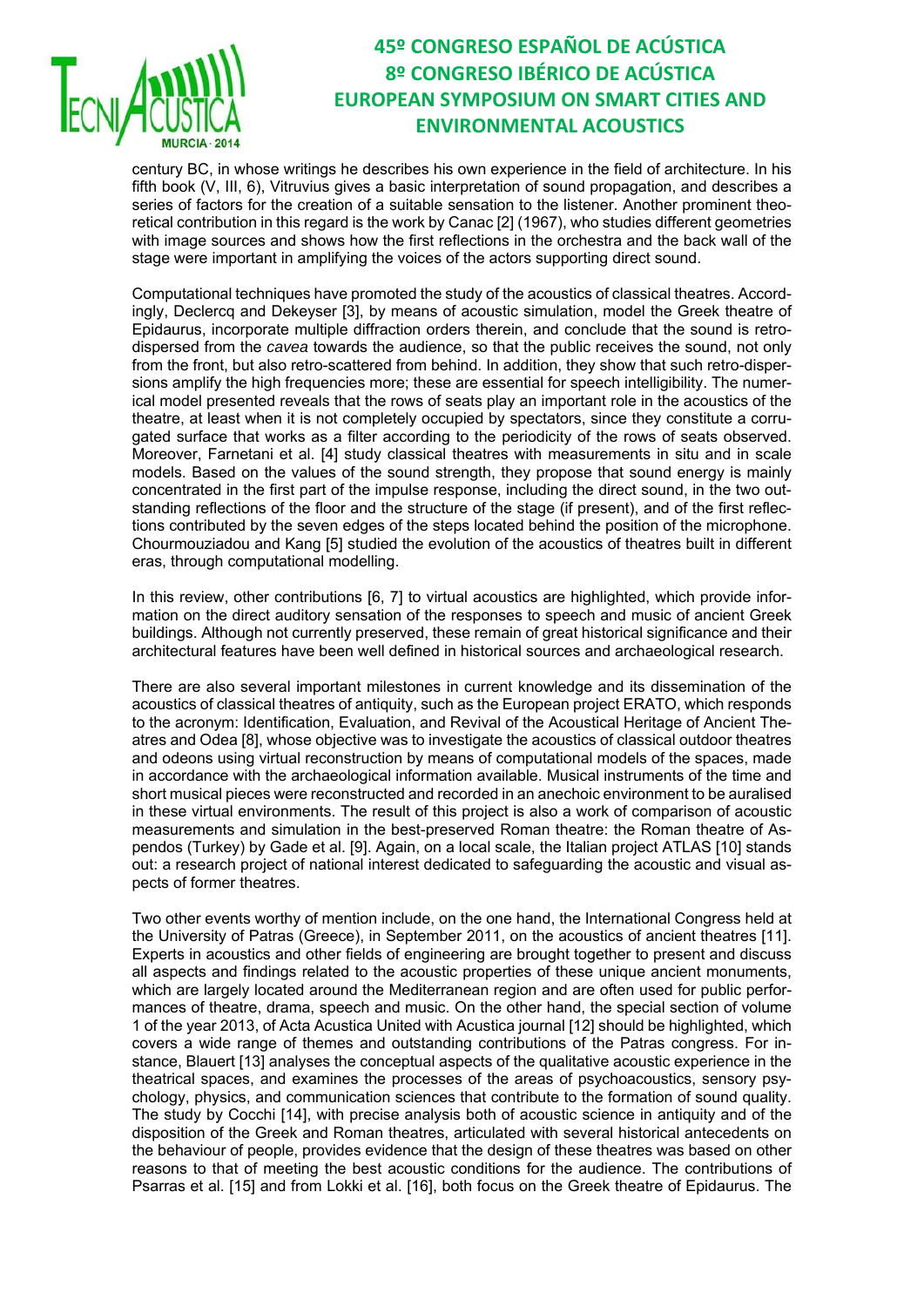

former, through the analysis of the measures, and the latter, through acoustic simulation, reaffirm the exceptional acoustic quality of the theatre, particularly for the reproduction of speech. In addition, Economou and Charalampous [17] examine the role of sound diffraction at the edges of the multiple levels of the theatre, while Prodi et al. [18] present the influence of stage sets on the acoustics of a classic theatre based on scale models. Other pieces of research discuss the use of resonators (Polychronopoulos et al. [19]), and the role of masks in ancient theatres (Tsilfidis et al. [20]).

In this work, a 3D acoustic model has been created, using the CATT-Acoustic v9.0c software, of the Roman theatre of the archaeological site of Italica (Santiponce, Seville). This model has been refined based on the in situ measurements of the reverberation time, and through discussion of the influence of the dispersion coefficients of its surfaces for its validation. The influence of the detail in the model is analysed, and the case of an open model and a closed model with a maximum absorption cover is considered, as is the convergence of the results with the number of rays. A suitably modified version of this model will be used to simulate future interventions and different configurations from the past and the future, both from the parametric and sensorial point of view through auralisations.

### **THE ROMAN THEATRE OF ITALICA**

The theatre, apparently the oldest civil work in Italica, was built at the beginning of the Imperial era, in the time of Augustus, between the end of the first century BC and the beginnings of the first century AD. This date could be obtained with great reliability from the excavation of the landfills in the construction of the tiers (*cavea*). For more than the three centuries, in which it was kept in use, transformations of various kinds took place, due both to minor interventions or repairs, as well as renovation work and partial embellishment of the building.

The theatre occupied a somewhat peripheral area of the late republican city. The excavations carried out in the eighties and nineties of the last century show the full urbanization of the San Antonio hill area, where the theatre is located, at least since the Adrian period, through the consolidation of the road in charge of facilitating access to various points of the theatre as well as its communication with other sectors of the city. Following its discovery in 1937 (F. Collantes de Terán [21]), excavations began in 1971 and continued with several phases (Figure 1) throughout that decade.

Currently, the theatre is in use, and the performances of the International Dance Festival (since 1981, although not all editions) and the Greco-Latin theatre Festival have been held; in the spring of 2014, its eighteenth edition was held.

Its structure reponds to the usual structure in Roman Theatres, with the tiers (*cavea*) in a semi-circle around a central space called the orchestra (*orchestra*) and with a stage (*proscaenium*) closed by a high façade or front stage wall (*scaenae frons*) with orders of overlapping columns. The *parascenios* (*parascaenia*), the two bodies that flank the stage in the case of the theatre of Italica, fail to reach the monumentality that they acquire in other Roman theatres. Behind, the building opens into a portico square. The exterior finishing of the *cavea* was made with blocks of fossiliferous limestone, which also configures the finishing of the stands. On these stands, the steps of three radial stairs (*scalaria*) were



**Figure 1.** Excavations in the 1970s.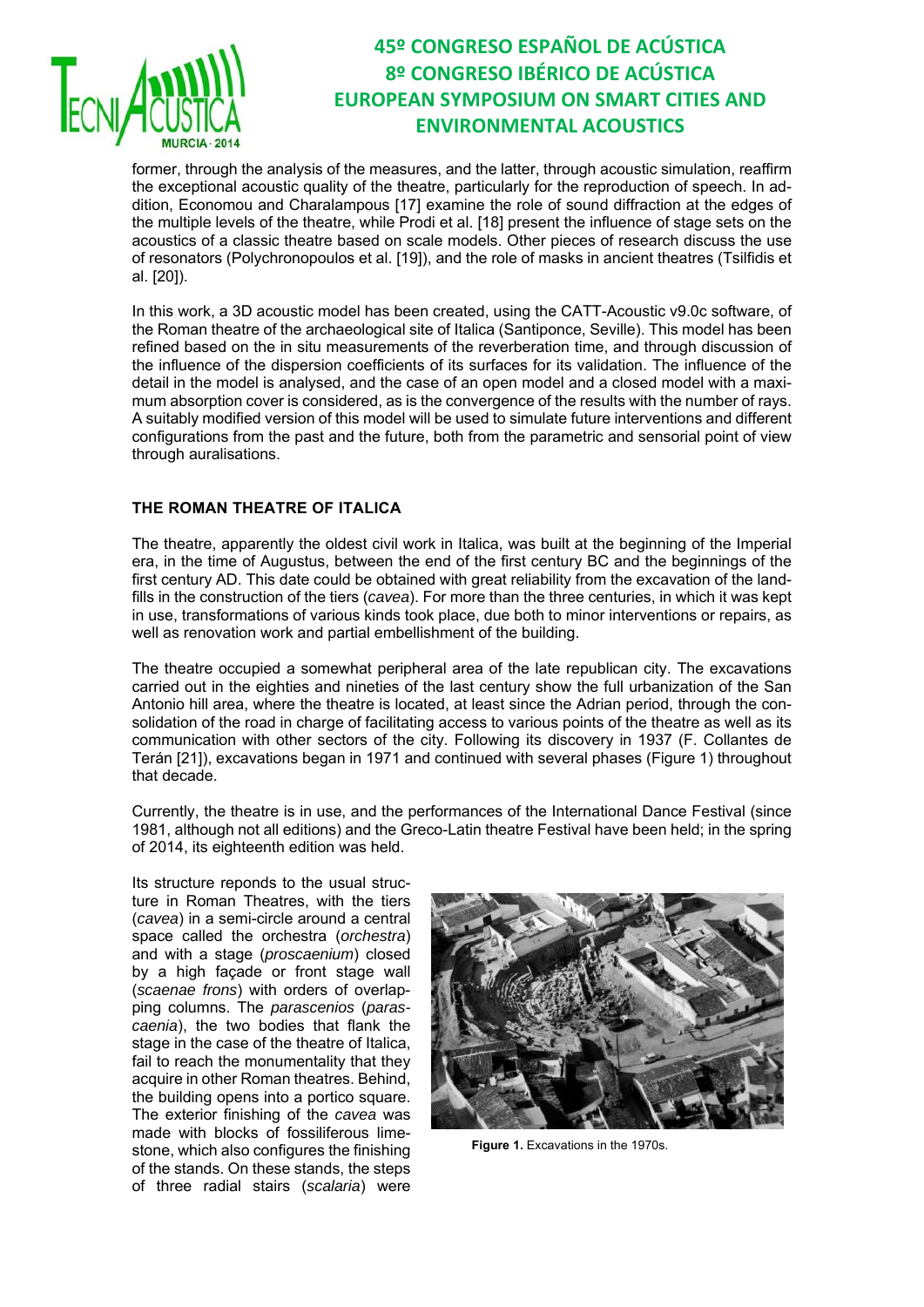

carved, which constitute the access to the different points of the *cavea*, which lacked internal distribution corridors (*vomitoria*).

Generally, Roman theatres are buildings of rather modest proportions when compared to amphitheatres and circuses. The semi-circular *cavea* of the Italica theatre measures 77.70 m in diameter, which delimits an *orchestra* of 26 m in length, and the length of the stage is 48.40 m. Its capacity can be estimated at about 3,000 spectators. As it is an archaeologically recovered space, a mixture between the original and the restored materials is presented (see Figure 2).



**Figure 2.** View of the theatre during the performance of in situ measurements.

#### **EXPERIMENTAL METHOD**

Measurements were carried out in the theatre with the absence of the public. Environmental conditions were monitored by measuring temperature (around 25 ºC) and relative humidity (around 40%) and by following the recommendations of ISO 3382-1 [22]. Although the wind speed was not monitored, the smooth intermittent gusts were an inconvenience when recording impulse responses (IR).

The process of the generation of the exponential sweep signal, the acquisition, and the analysis of the IRs was performed with the WinMLS2004 programme through the Edirol UA-101 sound card. The generated signal was emitted by the AVM DO-12 dodecahedral source with a B&K 2734 power amplifier, for two positions of the source located at 1.50 m above the floor of the *proscaenium* and recorded at 25 reception points (Figure 3). These points were distributed across the *cavea* (18), the *proedria* of the *orchestra* (5), and in the p*roscaenium* (2). The monaural IRs were collected using a multi-pattern microphone (omnidirectional and figure-of-eight) AT4050/CM5 Audio-Technica connected to a 4-channel Sound Field SMP200 polarization source. The binaural IRs were obtained with a Head Acoustics HMS III torso simulator (Code 1323) and the B&K-2829 micro polarization source. In all cases, the microphone was placed at 1.20 m from the floor.

#### **ACOUSTIC MODEL AND SIMULATION**

Acoustic simulation was carried out by using the CATT-Acoustic v9.0c programme [23], based on geometric acoustic algorithms. The model was constructed using the available graphic documentation and the data collected in situ. For the geometric survey, a three-dimensional model was generated through the SketchUp programme, and finally exported to CATT-Acoustic through the SU2CATT v 1.3 plugin.

Calculations were obtained with the TUCT v1.0h engine (The Universal Cone Tracer), which calculates the acoustic parameters from energy echograms (E) and/or B-format and binaural impulse responses (h) based on the evaluation of sound pressure. Specifically, algorithm 2 has been chosen. The geometric model, consisting of 1,081 plans, has dimensions of 48.5 x 34.5 m<sup>2</sup> in ground plan and a height of 7.85 m, which would enclose a volume of 7,770  $m<sup>3</sup>$  (under the imaginary plane that rests on the its vertical limits), with a total area of 4,052  $m^2$  (Figure 3).

In order to adapt the acoustic conditions of simulation to those of the real situation, the model went through an iterative process of tuning in which the coefficients of the least-known materials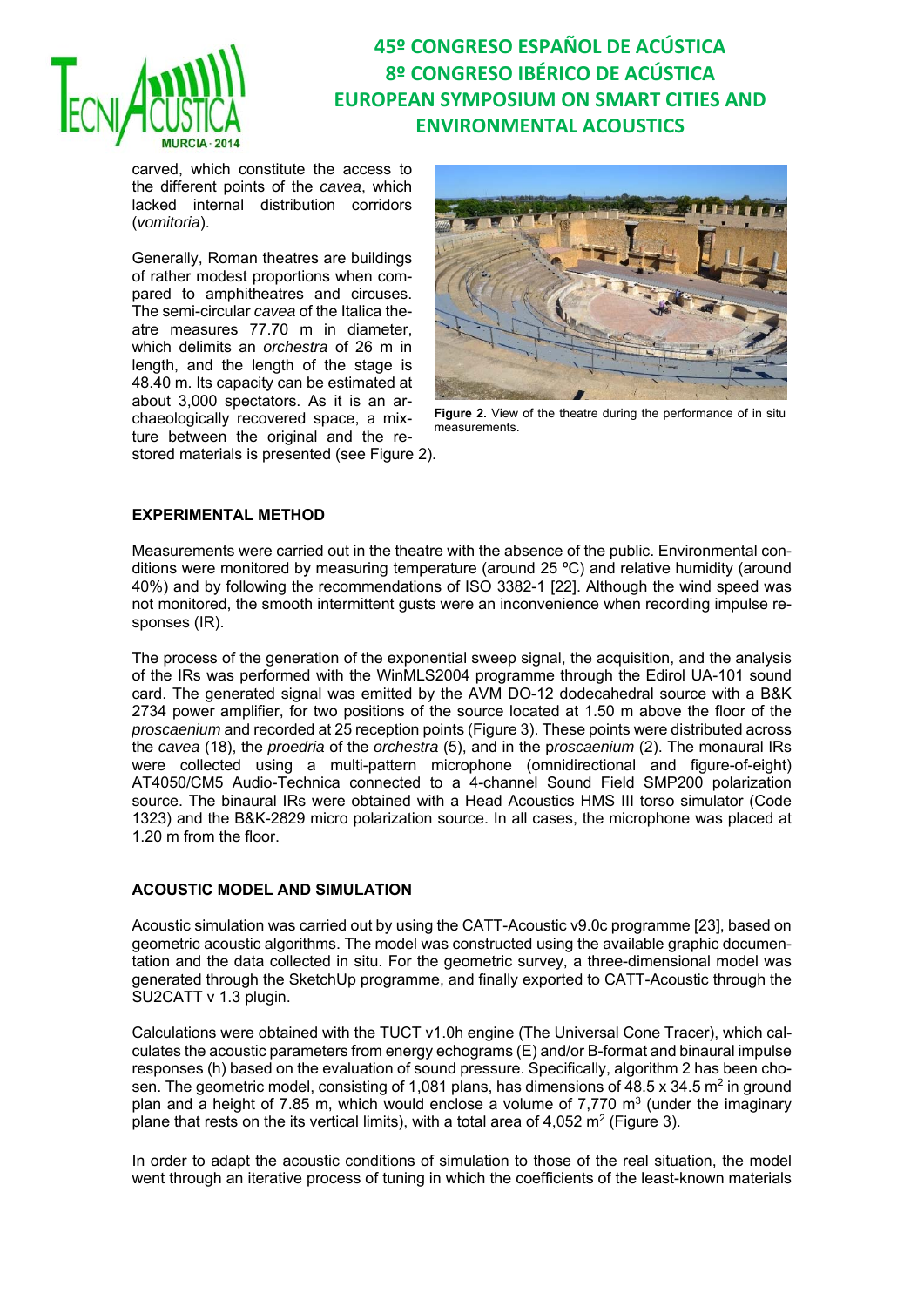

were adjusted. The process concluded when the simulated reverberation times, at each octave band, spatially averaged, no longer differed by more than one JND (5%) of the corresponding values measured in situ. In this case, the calibration process was especially complex since it was an open space because the absorption of the upper closing plane dominated the remaining surfaces, and therefore the adjustment of the absorption coefficients produced no appreciable effects on the behaviour of the sound field. On the other hand, the geometry of the theatre, especially of the *cavea*, assumes that the dispersion coefficients are significant for all the octave bands. Precisely the adjustment of these dispersion coefficients constitutes the key to finally achieving the ad-



**Figure 3.** Computer model of the theatre in its current status.

justment of the model. Table 1 shows the absorption and dispersion coefficients finally assigned to the surfaces, together with the colours shown in Figure 3 and the bibliographic references that served as a base.

| Surface, reference,        | Area              | Area   | Colour   | Absorption and dispersion coefficients |      |      |      |      |      |  |
|----------------------------|-------------------|--------|----------|----------------------------------------|------|------|------|------|------|--|
|                            | (m <sup>2</sup> ) | $(\%)$ | (Fig. 3) | 125                                    | 250  | 500  | 1k   | 2k   | 4k   |  |
| Open space                 | 1,469.7           | 36.27  |          | 0.99                                   | 0.99 | 0.99 | 0.99 | 0.99 | 0.99 |  |
|                            |                   |        |          | 0.01                                   | 0.01 | 0.01 | 0.01 | 0.01 | 0.01 |  |
|                            | 990.5             | 24.44  |          | 0.02                                   | 0.03 | 0.03 | 0.03 | 0.04 | 0.07 |  |
| Stone wall, [24]           |                   |        |          | 0.65                                   | 0.60 | 0.55 | 0.40 | 0.35 | 0.35 |  |
|                            | 551.8             | 13.62  |          | 0.08                                   | 0.08 | 0.14 | 0.16 | 0.18 | 0.25 |  |
| Stone wall, brick 40, [25] |                   |        |          | 0.65                                   | 0.60 | 0.55 | 0.40 | 0.35 | 0.35 |  |
| Orchestra floor,           | 387.1             | 9.55   |          | 0.01                                   | 0.01 | 0.01 | 0.02 | 0.02 | 0.02 |  |
| marble, [24]               |                   |        |          | 0.35                                   | 0.35 | 0.45 | 0.40 | 0.45 | 0.50 |  |
| Stage floor,               | 230.3             | 5.68   |          | 0.10                                   | 0.07 | 0.07 | 0.07 | 0.07 | 0.06 |  |
| platform 50, [24]          |                   |        |          | 0.35                                   | 0.35 | 0.40 | 0.40 | 0.50 | 0.40 |  |
| Tier panels,               | 197.6             | 4.88   |          | 0.18                                   | 0.12 | 0.10 | 0.09 | 0.08 | 0.07 |  |
| Phenlic, [24]              |                   |        |          | 0.65                                   | 0.60 | 0.55 | 0.40 | 0.35 | 0.35 |  |
|                            |                   | 3.14   |          | 0.20                                   | 0.60 | 0.65 | 0.70 | 0.75 | 0.80 |  |
| Gravel wall 1, [25]        | 127.4             |        |          | 0.20                                   | 0.25 | 0.30 | 0.40 | 0.50 | 0.60 |  |
| Murus pulpiti,             |                   |        |          | 0.02                                   | 0.02 | 0.03 | 0.04 | 0.05 | 0.05 |  |
| brick 2, [25]              | 82.7              | 2.04   |          | 0.65                                   | 0.60 | 0.55 | 0.45 | 0.35 | 0.35 |  |
|                            | 11.1              | 0.27   |          | 0.01                                   | 0.01 | 0.01 | 0.02 | 0.02 | 0.05 |  |
| Concrete, [24]             |                   |        |          | 0.65                                   | 0.60 | 0.55 | 0.40 | 0.35 | 0.35 |  |
| Steel, [24]                | 3.9               | 0.10   |          | 0.01                                   | 0.01 | 0.01 | 0.01 | 0.01 | 0.01 |  |
|                            |                   |        |          |                                        |      |      |      |      |      |  |

**Table 1.** Areas, absorption (top) and dispersion (below) coefficients, at octave bands of the materials for the simulation.

In Figure 4, the effect is shown of the modification of the dispersion coefficients in the simulation, mainly of the *cavea* zone on the spatially averaged reverberation time *T*30. It is observed how, in the absence of dispersion, the simulated values of *T*30 are almost three times those measured in situ; these values are reduced by almost a half when the dispersion coefficients increase to 50% of the final value that allowed the adjustment to be reached (differences less than 1JND with respect to the measured values). A similar behaviour is observed for the remaining acoustic parameters. The results correspond to the closed model (see below) and to a simulation with  $10^6$ rays and a duration of the echogram of 1,200 ms, superior to the reverberation time measured in situ, and using the algorithm 2 of TUCT.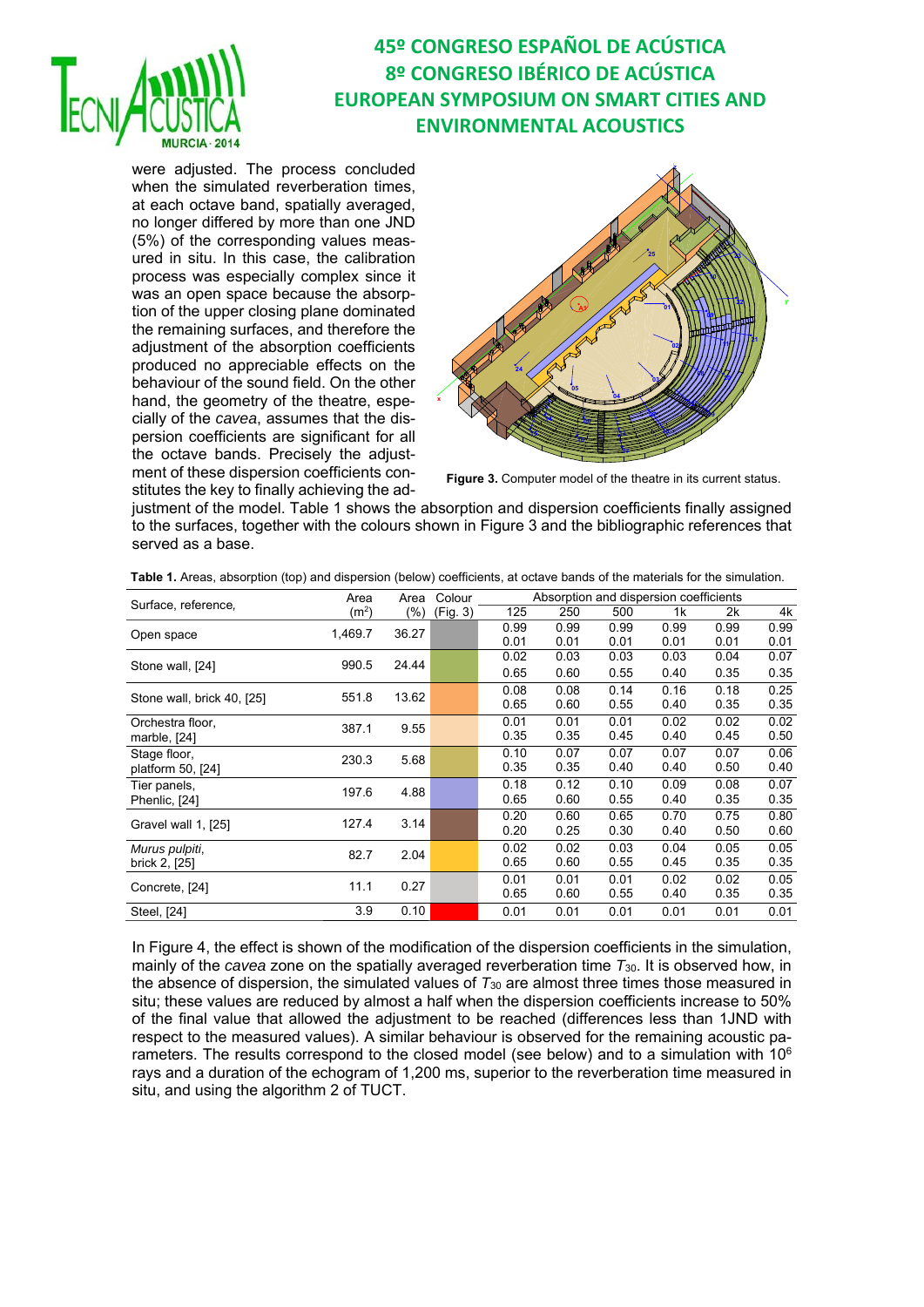

The aforementioned closed model was achieved by means of a maximum absorption surface as a cover (Table 1). In addition to this model, by taking advantage of the possibility of simulating non-closed spaces of CATT-Acoustic, simulations were carried out with the open space, whereby the aforementioned closing surface was eliminated, and the results of both models were compared with those measured experimentally. Figure 5 shows these results for four significant parameters related to different aspects of the perceived sensation: *T*30 and especially EDT related to the reverberation; the centre time, T<sub>S</sub>, related to the perceived clarity and the sound strength; and *G*, related to



**Figure 4.** Effect of dispersion on the adjustment of the model for the simulation.

the perceived level. It is observed that the simulated values are very similar for the two models and, except in the first octave for certain parameters, in general, they differ by less than 1JND. As an exception, EDT appears, for which these differences are greater. Here the results also correspond to simulations with 10 $^6$  rays, a duration of the ecogram of 1,200 ms, and algorithm 2 of TUCT is used.

Another aspect investigated involved the convergence of the results with the number of rays used, both for the open and for the closed model. In this regard, it should be noted that the automatic estimate made by the software was 109,657 rays. Here, TUCT algorithm 2 has also been used with an echogram duration of 1,200 ms. To evaluate the results, the behaviour of the spectral averages suggested by [22] of the same parameters used in Figure 5, versus the number of rays, have been displayed in Figure 6, and tabulated in Table 2. In the case of reverberation times, vertical segments have been drawn whose length is equal to 1JND, both for *T*30 and for EDT, while for the other two parameters, the vertical axis covers a range of 1JND in the environment of the simulated values. In each case, the regression line has been drawn. In terms of the associated JND, the largest dispersions appear for reverberation times (especially EDT) but always remain lower than 1JND.



**Figure 5.** Comparison of the spectral behaviour, spatially averaged, of simulated parameters with the open and closed model and the experimental measures. Vertical bars value the spatial dispersion through the standard error.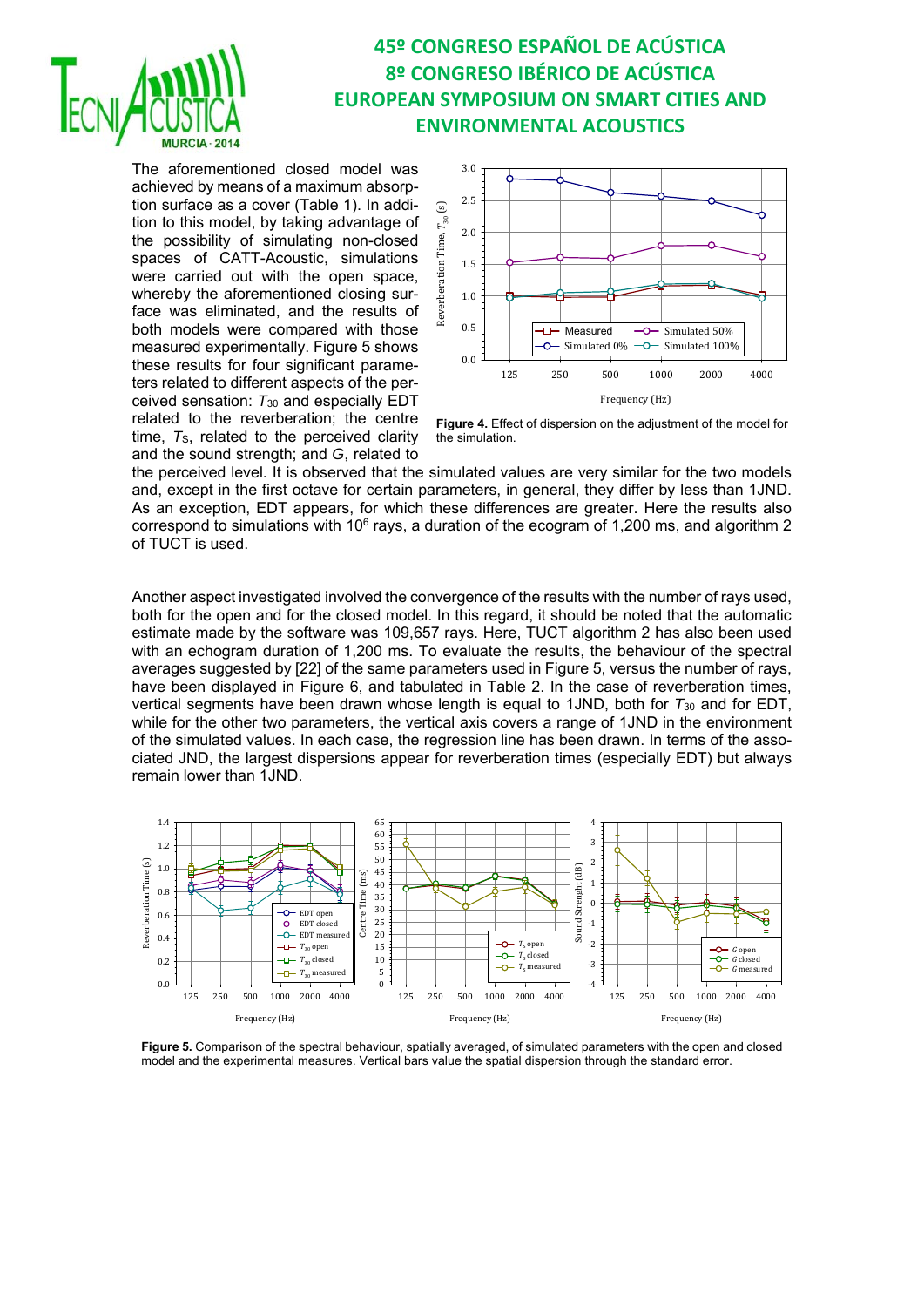



**Figure 6**. Behaviour of spectral averages, spatially averaged, of the acoustic parameters as a function of the number of rays for the open and closed model.

| Table 2. Spectral average values (spatially averaged) for the closed building (C) and open (O) building as a function of |  |
|--------------------------------------------------------------------------------------------------------------------------|--|
| the number of ravs for the parameters omitted from Figure 6.                                                             |  |

| No.of rays               |     | $5\times10^{4}$ | $11\times104$ | $25\times10^{4}$ | $5\times10^{5}$ | 10 <sup>6</sup> | $2\times10^{6}$ | $3\times10^{6}$ | 10 <sup>7</sup> | 10 <sup>8</sup> | $2\times10^{8}$ | $3\times10^8$ | 10 <sup>9</sup> |
|--------------------------|-----|-----------------|---------------|------------------|-----------------|-----------------|-----------------|-----------------|-----------------|-----------------|-----------------|---------------|-----------------|
| $C_{80m}$<br>(dB)        | C   | 6.81            | 6.93          | 6.84             | 6.76            | 6.66            | 6.45            | 6.75            | $---$           | $---$           | $---$           | ---           | $---$           |
|                          | l C | $---$           | 6.86          | ---              | 6.86            | 6.82            | $---$           | $---$           | 6.88            | 6.74            | 6.91            | 6.64          | 6.85            |
| $D_{50m}$                | C   | 0.74            | 0.76          | 0.75             | 0.74            | 0.74            | 0.74            | 0.75            | ---             | $---$           | $---$           | $---$         | ---             |
|                          | IС  | $---$           | 0.75          | $---$            | 0.75            | 0.75            | $---$           | $---$           | 0.75            | 0.75            | 0.76            | 0.75          | 0.75            |
| <b>IACC<sub>Em</sub></b> | C   | 0.61            | 0.60.         | 0.61             | 0.60            | 0.61            | 0.61            | 0.59            | ---             | $---$           | $---$           | $---$         | ---             |
|                          | O   | $---$           | 0.62          | $---$            | 0.62            | 0.61            | $---$           | $---$           | 0.63            | 0.63            | 0.60            | 0.61          | 0.61            |

### **CONCLUSIONS**

In this work, the process of making and adjusting a 3D model to simulate the acoustic field in the Roman theatre of the Archaeological Complex of Italica in Santiponce (Seville) is presented and discussed. The model has been validated from the values of the reverberation times measured in situ, which has meant adjusting the dispersion coefficients of the surfaces of the model, since, for a plane with maximum absorption, the adjustments of the coefficients of absorption produce no appreciable effects on the values of the parameters. The effect of considering the open or closed model by means of a maximum absorption cover has been discussed, and it is shown that both models work properly, and obtain very similar spectral values of the spatially averaged acoustic parameters, and also a very similar spatial dispersion.

Finally, attention has been paid to the effect of the number of rays used in the TUCT calculation engine, both for the open and closed enclosure by the absorbent cover. It is clear that, from the number of rays automatically estimated by the software, the results converge properly, and hence the variations are, in general for all parameters, much smaller than 1JND. The detailed analysis of the point-to-point differences, the use of the generated model to evaluate other configurations (past or current), the presence of the public in the *cavea* and possible future interventions, both from the parametric and sensory point of view through auralisations, all constitute aspects to investigate in the future.

### **REFERENCES**

- [1] Vitruvio Polión, M. *Los diez libros de arquitectura*, traducidos del latín y comentados por J. Ortiz y Sanz. Imprenta Real, Madrid 1787.
- [2] Canac, F. *L'acoustique des théâtres antiques. Ses enseignements*. C.N.R.S. París 1967.